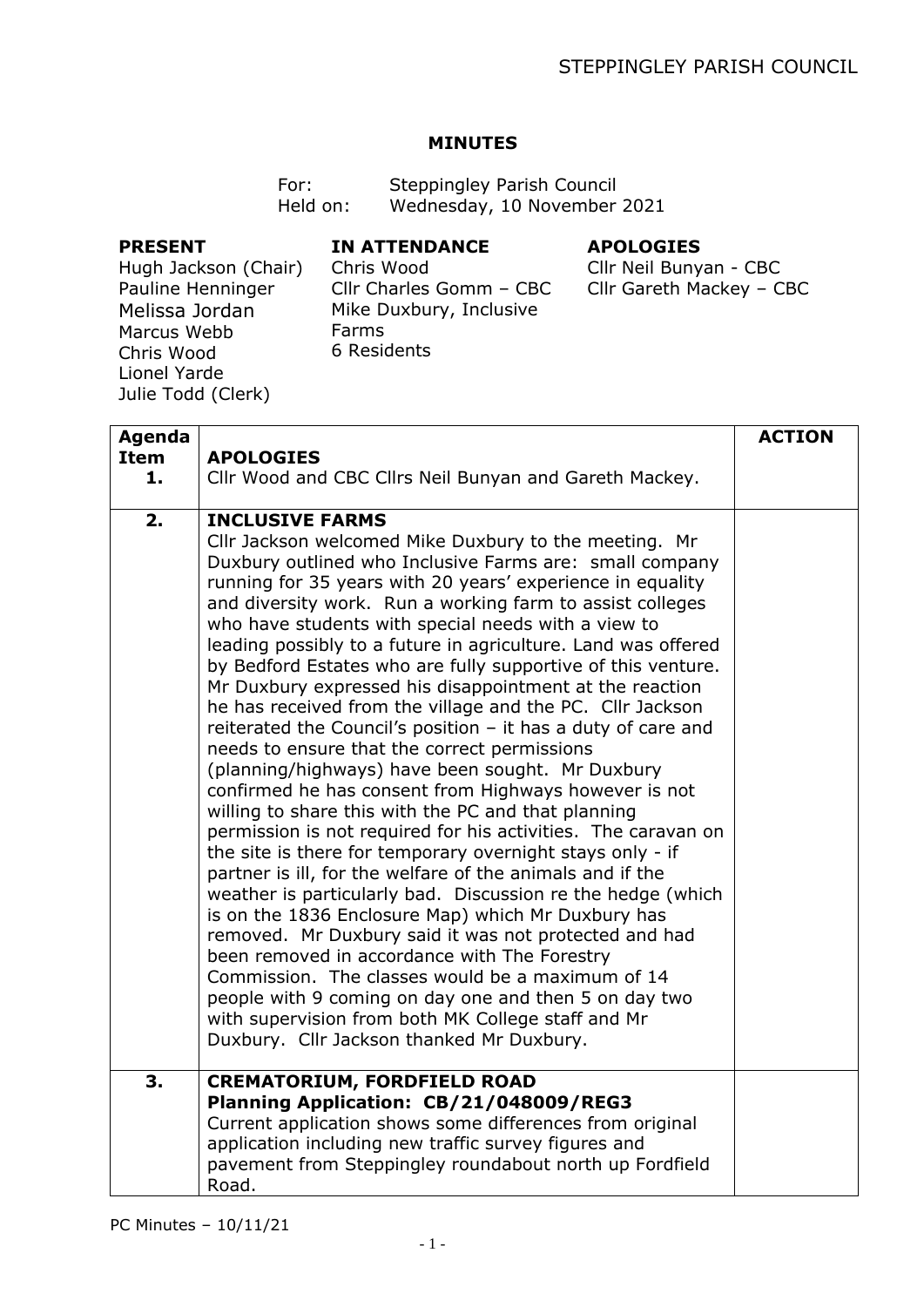|    | Froghall Farms - 28/09/21 Cllr Jackson wrote to Cllr Ghent<br>requesting information on CBC plans for the properties. Cllr<br>Ghent's reply said a structural report was being undertaken<br>and working with Conservation Team and Head of Planning.<br>Cllr Jackson requested further information on both<br>$01/10/21$ and $25/10/21$ and is still awaiting a reply. It was<br>agreed this lack of information/communication should be<br>taken to CBC Chief Executive and if still no satisfactory<br>answer to Local Government Ombudsman.<br>It was agreed SPC would object to the application. Cllr                                                                                                                                                                                                                                                                                                                                                                                                                                                                             | HJ |
|----|----------------------------------------------------------------------------------------------------------------------------------------------------------------------------------------------------------------------------------------------------------------------------------------------------------------------------------------------------------------------------------------------------------------------------------------------------------------------------------------------------------------------------------------------------------------------------------------------------------------------------------------------------------------------------------------------------------------------------------------------------------------------------------------------------------------------------------------------------------------------------------------------------------------------------------------------------------------------------------------------------------------------------------------------------------------------------------------|----|
|    | Jackson to liaise with CBC Cllr Mackey.                                                                                                                                                                                                                                                                                                                                                                                                                                                                                                                                                                                                                                                                                                                                                                                                                                                                                                                                                                                                                                                | HJ |
| 4. | <b>MEMBERS' INTERESTS</b><br>None                                                                                                                                                                                                                                                                                                                                                                                                                                                                                                                                                                                                                                                                                                                                                                                                                                                                                                                                                                                                                                                      |    |
| 5. | <b>CBC COUNCILLORS' REPORTS</b><br>Cllr Gomm reported:<br>Proposed Aldi Store - additional information has been<br>submitted to support planning application.<br>Flitwick Interchange Station Work as started with a finish<br>date of 2023. Cllr Gomm to forward details of CBC Project<br>Manager to Clerk.<br>Flitwick Station Step Free Access - Plan has been<br>authorised with funding from Network Rail.<br>Land off Church Road, Flitwick - potential development of<br>retirement village on Green Belt land. Project is not in<br>Local Plan and to date no application has been received.<br>HAS17 - land opposite Flitwick Leisure Centre. Allocated<br>for residential development in Local Plan - no application<br>currently.<br>Steppingley Crematorium No information is forthcoming<br>from CBC Assets; CBC Planning said SPC will be notified<br>when planning application is made. The CBC owned field<br>has not been farmed and is full of weeds/ragwort for the<br>second year. It was agreed this was a waste of public<br>money.<br>The Drovers - No update. | CG |
| 6. | <b>MINUTES OF 9 SEPTEMBER 2021</b><br>It was unanimously agreed the minutes represented a true<br>account of the meeting and were duly signed.                                                                                                                                                                                                                                                                                                                                                                                                                                                                                                                                                                                                                                                                                                                                                                                                                                                                                                                                         |    |
| 7. | <b>MATTERS ARISING</b><br>To be dealt with under Reports.                                                                                                                                                                                                                                                                                                                                                                                                                                                                                                                                                                                                                                                                                                                                                                                                                                                                                                                                                                                                                              |    |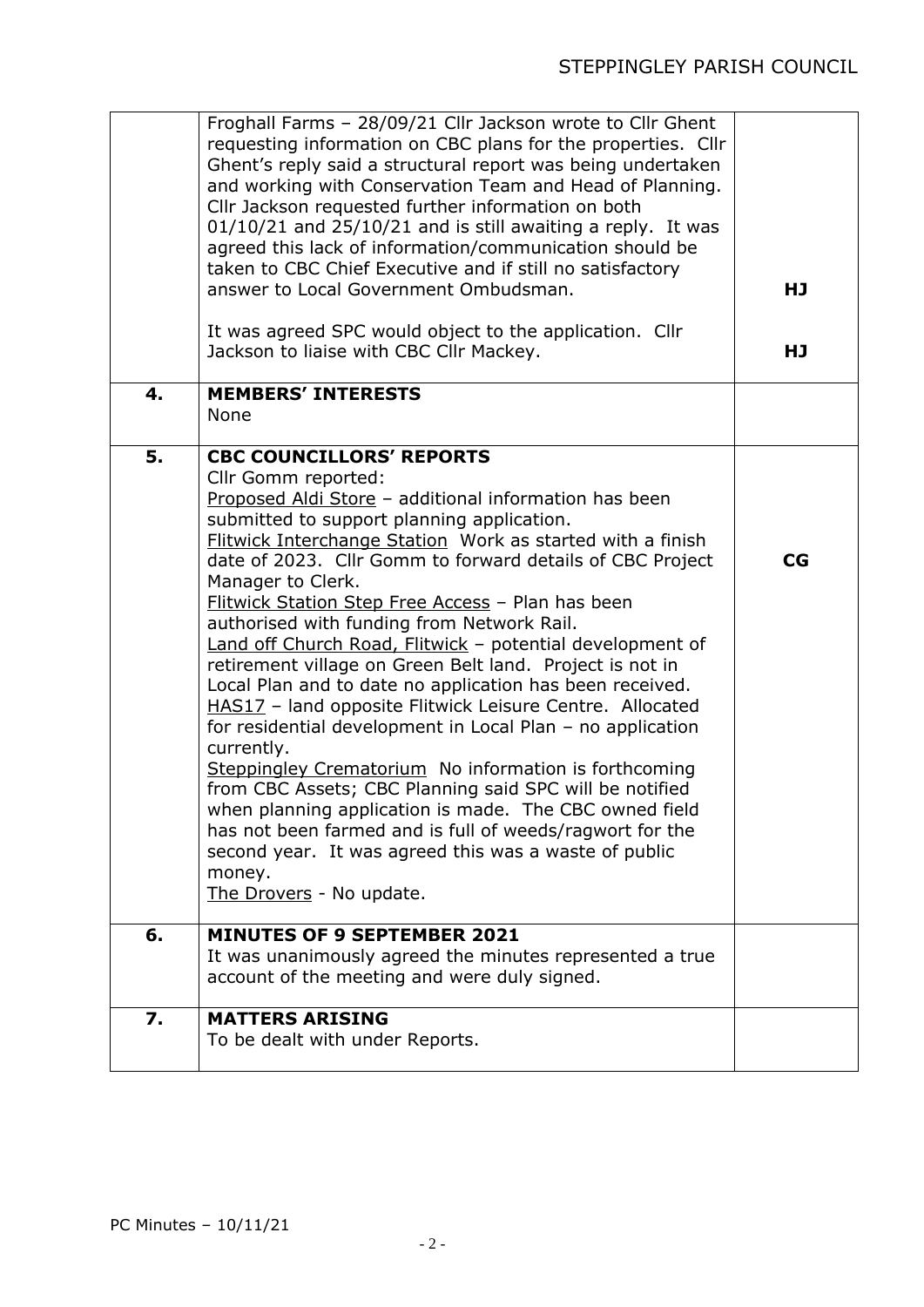| 8. | <b>REPORTS</b><br>a) Planning<br>See 3. Crematorium above.                                                                                                                                                                                                                                                                                                                                                                                                                                                                                                                           |                                    |
|----|--------------------------------------------------------------------------------------------------------------------------------------------------------------------------------------------------------------------------------------------------------------------------------------------------------------------------------------------------------------------------------------------------------------------------------------------------------------------------------------------------------------------------------------------------------------------------------------|------------------------------------|
|    | b) Highways<br>Cllr Wood sent in the following report:                                                                                                                                                                                                                                                                                                                                                                                                                                                                                                                               |                                    |
|    | SIDs - Paul Salmon, Traffic Manager, CBC said the<br>$\bullet$<br>speed sign policy is being re-drafted after comments<br>from Councillors and it will be launched later this year or<br>early in the New Year. The Road Safety Fund is due to<br>be launched imminently.                                                                                                                                                                                                                                                                                                            |                                    |
|    | c) Footpaths, P3, Hedges, Tree Warden & Conservation<br>Cllr Yarde reported:<br>Trees – will be planted by the Pavilion shortly.<br>$\bullet$<br>Platinum Jubilee Tree - Cllr Yarde took details of the Acer<br>$\bullet$<br>Campestre Queen Elizabeth to discuss with Cllr Wood.<br>Tree Survey – took place in September and identified some<br>$\bullet$<br>works. Richard Harris' quote of £350 to carry out the works<br>was accepted unanimously.<br>Peakes End Bend/Footpath – overgrown vegetation on<br>$\bullet$<br>bank reported 3 weeks ago to CBC. Cllr Yarde to chase. | LY/CW<br><b>Clerk</b><br><b>LY</b> |
|    | d) SVA<br>Philip Williams, SVA Treasurer reported<br>Following easing of government restrictions, hall bookings<br>have been steadily recovering. Some Covid requirements<br>remain in place and a limit on maximum numbers attending<br>has been retained (currently set at 30).                                                                                                                                                                                                                                                                                                    |                                    |
|    | Electrical works and emergency lighting have been<br>installed. Other works are required (e.g. floor).                                                                                                                                                                                                                                                                                                                                                                                                                                                                               |                                    |
|    | Further repairs and replacement of some of the older play<br>equipment is expected.                                                                                                                                                                                                                                                                                                                                                                                                                                                                                                  |                                    |
|    | e) Recreation Ground<br>Cllr Webb reported that a new play inspection company has<br>been appointed $-$ Play Inspections at a cost of £47.33.                                                                                                                                                                                                                                                                                                                                                                                                                                        |                                    |
|    | f) Steppingley Profile<br>It was agreed to purchase bulbs for planting around the<br>village and new lights for the tree on the triangle outside<br>The French Horn. Approx spend £100.                                                                                                                                                                                                                                                                                                                                                                                              |                                    |
|    | Cllr Jordan circulated a picture of a proposed new gateway<br>entrance to the village. The proposal is for a set of<br>graduated bollards made from recycled plastic with low<br>maintenance costs and a lifespan of 25 years. It was<br>agreed to obtain costs for discussion at January's meeting.                                                                                                                                                                                                                                                                                 | МJ                                 |